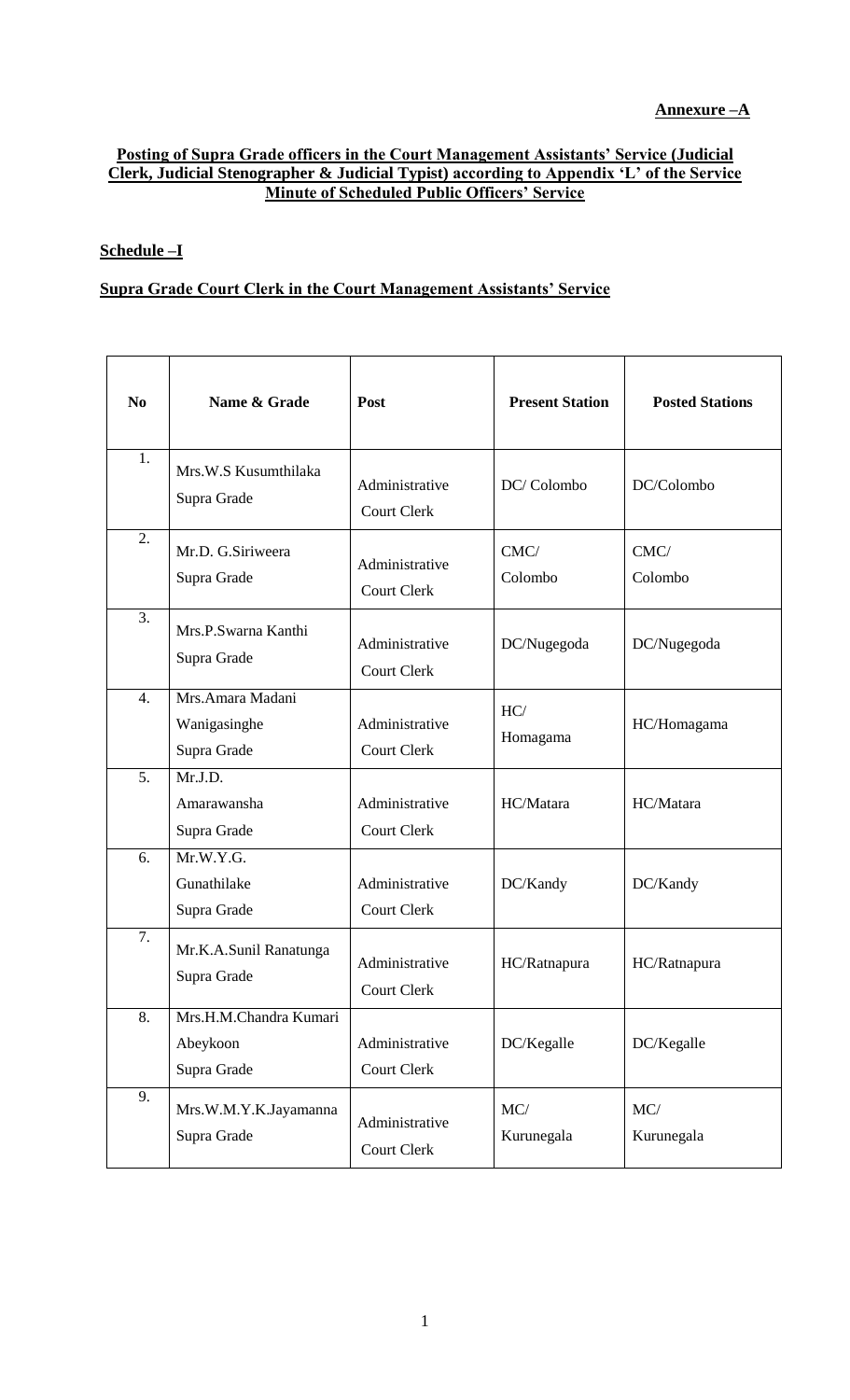# **Supra Grade Court Stenographer in the Court Management Assistants' Service**

| N <sub>0</sub>   | Name & Grade                                       | Post                  | <b>Present Station</b> | <b>Posted Stations</b> |
|------------------|----------------------------------------------------|-----------------------|------------------------|------------------------|
| 1.               | Mrs.K.B.Champa<br>Premathilake<br>Supra Grade      | Chief<br>Stenographer | Supreme court          | Supreme court          |
| 2.               | Miss.W.M.I.Wijerathne<br>Supra Grade               | Chief<br>Stenographer | DC Colombo             | DC/Colombo             |
| 3.               | Mrs K.L.K.<br>Sawarnalatha<br>Supra Grade          | Chief<br>Stenographer | DC Horana              | DC/Horana              |
| $\overline{4}$ . | Mrs.H.Deepika Ranjani<br>Supra Grade               | Chief<br>Stenographer | HC Gampaha             | HC/Gampaha             |
| 5.               | Mrs.K.Lalani<br>Kusumalatha<br>Supra Grade         | Chief<br>Stenographer | DC Gampaha             | DC/Gampaha             |
| 6.               | Mrs.I.Shiroma<br>Kumuduni Kolombage<br>Supra Grade | Chief<br>Stenographer | <b>HC Kandy</b>        | HC/Kandy               |
| 7.               | Mrs.A.M.A.Manel<br>Chandrakanthi<br>Supra Grade    | Chief<br>Stenographer | MC Kandy               | MC/Kandy               |
| 8.               | Mrs.G.R.M.Manike<br>Supra Grade                    | Chief<br>Stenographer | <b>HC</b> Kegalle      | HC/Kegalle             |
| 9.               | Mrs.M.Chandrawathi<br>Munasinghe<br>Supra Grade    | Chief<br>Stenographer | DC Kurunegala          | DC/Kurunegala          |
| 10.              | Mrs.R.Thirunavukarasu<br>Supra Grade               | Chief<br>Stenographer | <b>HC</b> Batticaloa   | HC/Batticaloa          |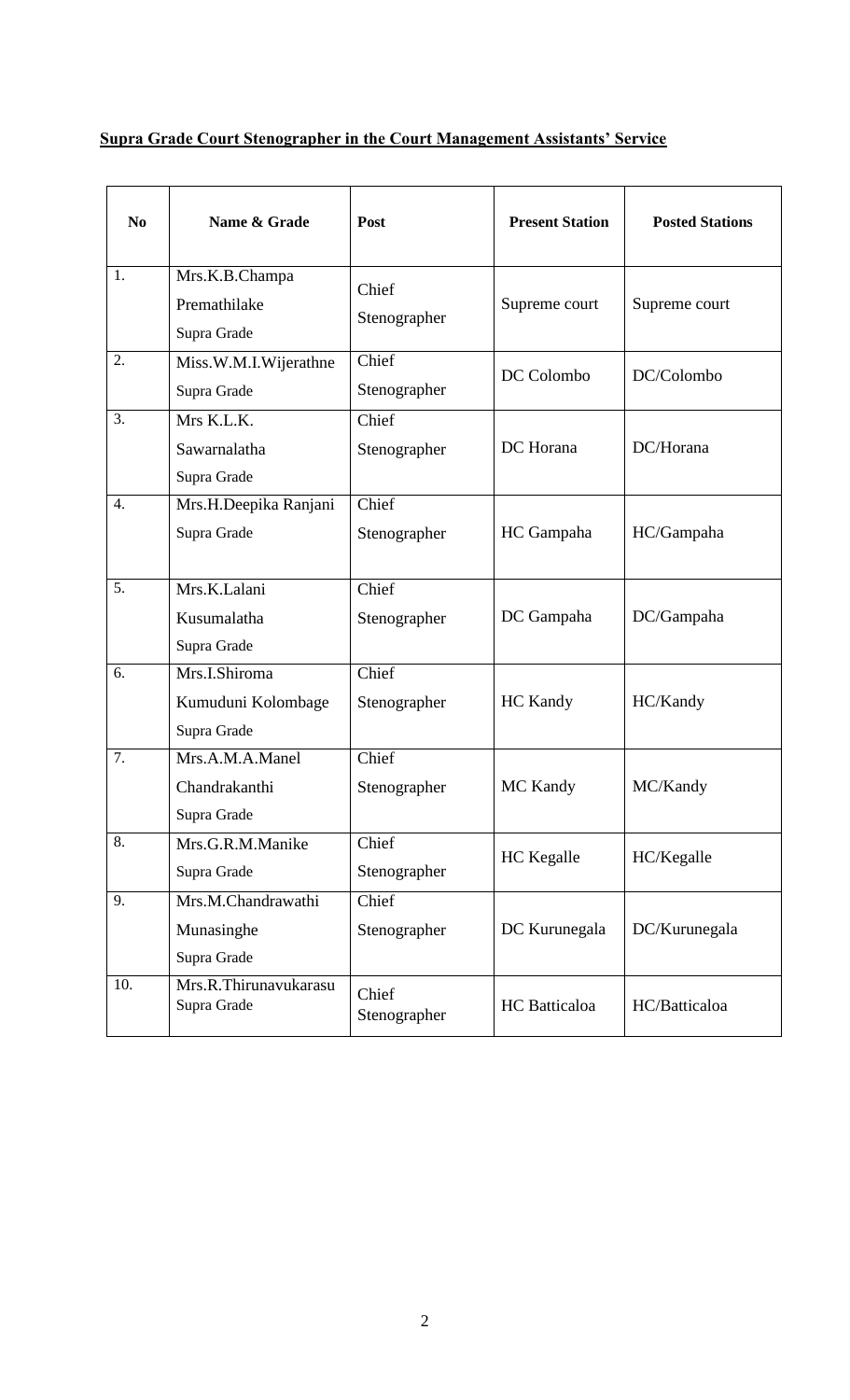# **Supra Grade Court Typist in the Court Management Assistants' Service**

| N <sub>0</sub>   | Name & Grade                                    | Post                | <b>Present Station</b> | <b>Posted Stations</b> |
|------------------|-------------------------------------------------|---------------------|------------------------|------------------------|
| 1.               | Mrs.W.M.C.<br>Manel Warnasooriya<br>Supra Grade | <b>Chief Typist</b> | Supreme court          | Supreme court          |
| 2.               | Miss.K.Sriyani Perera<br>Supra Grade            | <b>Chief Typist</b> | Court of appeal        | Court of appeal        |
| 3.               | Mrs.D.Lilawathi<br>Supra Grade                  | <b>Chief Typist</b> | <b>HC</b> Kalutara     | HC/Kalutara            |
| $\overline{4}$ . | Mrs.G.Ayesha Chandani<br>Supra Grade            | <b>Chief Typist</b> | <b>HC</b> Galle        | HC/Galle               |
| 5.               | Mrs.W.Wasantha<br>Supra Grade                   | <b>Chief Typist</b> | HC Matara              | HC/Matara              |
| 6.               | Mrs.D.H.Chandrika<br>Supra Grade                | <b>Chief Typist</b> | <b>HC</b> Kandy        | HC/Kandy               |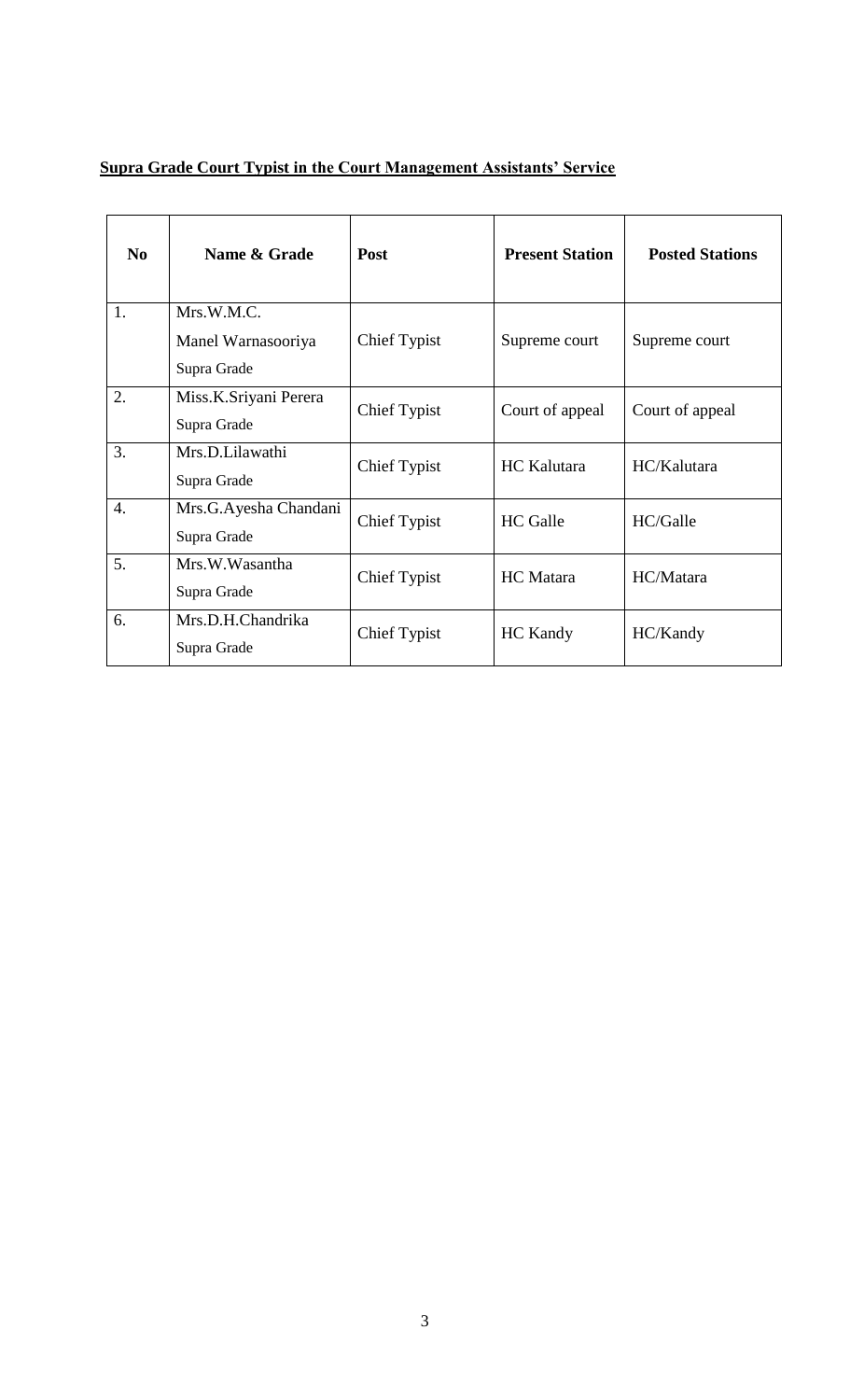### **Schedule -II**

## **Supra Grade Court Clerk in the Court Management Assistants' Service**

| No               | Name & Grade                                         | Post                                 | <b>Present Station</b> | <b>Posted Stations</b> |
|------------------|------------------------------------------------------|--------------------------------------|------------------------|------------------------|
| 1.               | Mrs.Rohini Wijetunge<br>Supra Grade                  | Administrative<br><b>Court Clerk</b> | DC/<br>Mt.Lavinia      | HC/Panadura            |
| 2.               | Mr.J.K.M.<br>Karunaratne<br>Supra Grade              | Administrative<br><b>Court Clerk</b> | DC/MC<br>Minuwangoda   | CAHC/Gampaha           |
| $\overline{3}$ . | Mrs.K.A.L.<br>Dharshani Priyanga<br>Supra Grade      | Administrative<br><b>Court Clerk</b> | MC/Elpitiya            | HC/Balapitiya          |
| $\overline{4}$ . | Mrs.H.S.<br>Samaralatha<br>Supra Grade               | Administrative<br><b>Court Clerk</b> | HC/Matara              | CAHC/Matara            |
| 5 <sub>1</sub>   | Mrs. Indrani Manike<br>Idamegedara<br>Supra Grade    | Administrative<br><b>Court Clerk</b> | MC/<br>Galagedara      | HC/Kandy               |
| 6.               | Mrs.B.B.H.<br>Priyantha Kamani Perera<br>Supra Grade | Administrative<br><b>Court Clerk</b> | HC/Kegalle             | MC/Kandy               |
| 7.               | Mrs.E.I.D.Athukorala<br>Supra Grade                  | Administrative<br><b>Court Clerk</b> | DC/MC<br>Mawanella     | CAHC/Kegalle           |

### **Supra Grade Court Stenographer in the Court Management Assistants' Service**

| N <sub>0</sub> | Name & Grade           | <b>Post</b>  | <b>Present Station</b> | <b>Posted Stations</b> |
|----------------|------------------------|--------------|------------------------|------------------------|
| 1.             | Mrs.R.D.C.R.Jayasinghe | Chief        | DC Colombo             | HC/Colombo             |
|                | Supra Grade            | Stenographer |                        |                        |
| 2.             | Mrs.P.D.M.Priyangani   | Chief        | MC Mt.Lavinia          | HC/Kalutara            |
|                | Supra Grade            | Stenographer |                        |                        |
| 3.             | Mrs.W.D.Mangalika      | Chief        | <b>JVU MC</b>          | Com.HC/                |
|                | Supra Grade            | Stenographer | Battaramulla           | Colombo                |
| 4.             | Mrs.P.Priyanthi        | Chief        | MC Gampaha             | DC/Colombo             |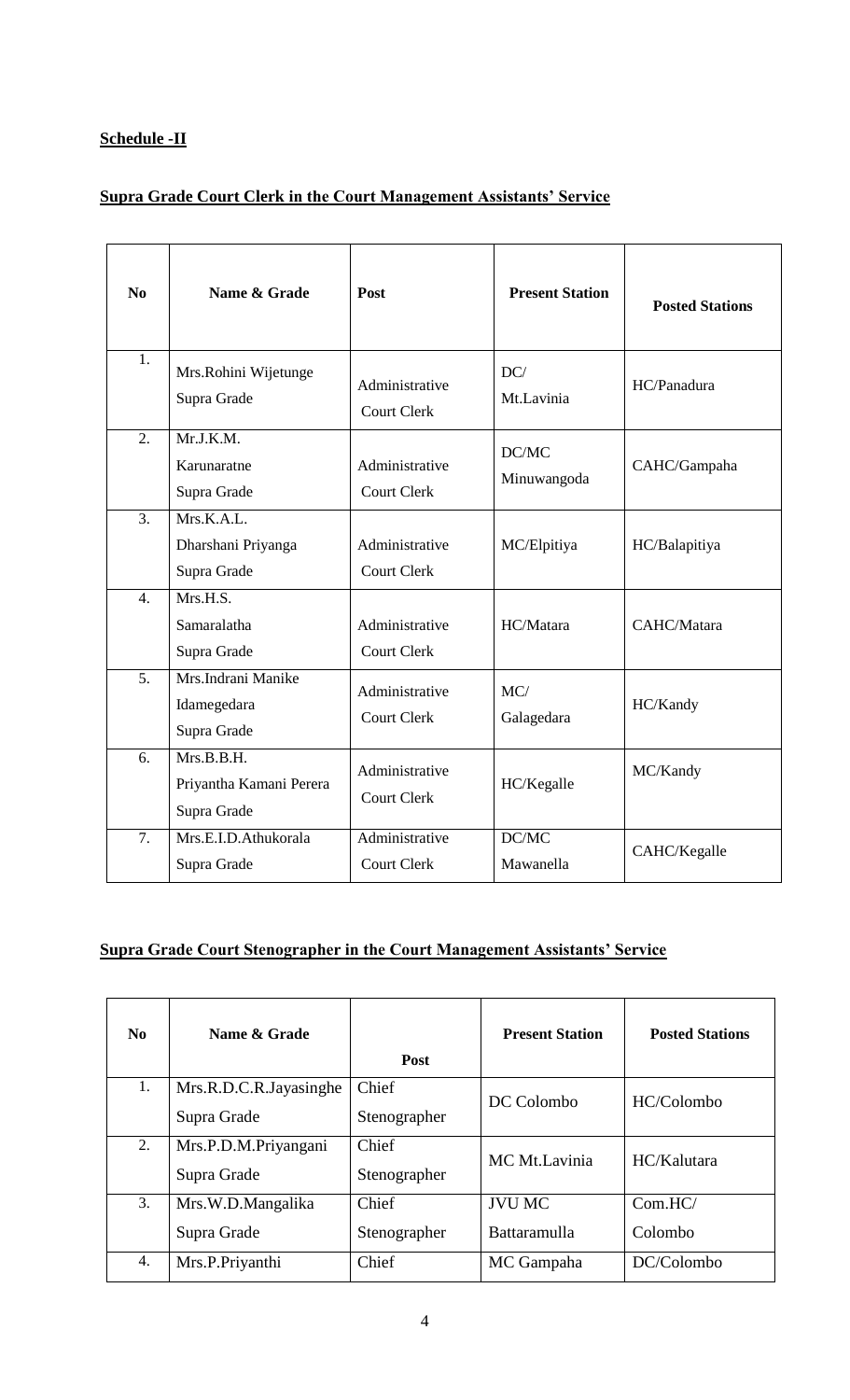|     | Supra Grade             | Stenographer |                                |                 |
|-----|-------------------------|--------------|--------------------------------|-----------------|
| 5.  | Mrs K.A.U.Anurudhika    | Chief        | DC/MC                          |                 |
|     | Perera                  | Stenographer | Attanagalla                    | DC/Negombo      |
|     | Supra Grade             |              |                                |                 |
| 6.  | Mrs.I.Hettiarachchi     | Chief        | DC/MC                          | HC/Negombo      |
|     | Supra Grade             | Stenographer | Attanagalla                    |                 |
| 7.  | Mrs.Sriyani Gunathilake | Chief        | <b>CAHC</b> Homagama           | DC/Nugegoda     |
|     | Supra Grade             | Stenographer |                                |                 |
| 8.  | Mrs.Amitha              | Chief        |                                |                 |
|     | Malaweeraarachchi       | Stenographer | <b>CAHC</b> Homagama           | HC/Avissawella  |
|     | Supra Grade             |              |                                |                 |
| 9.  | Mrs.A.S.H.Serasinghe    | Chief        | HC Homagama                    | DC/Avissawella  |
|     | Supra Grade             | Stenographer |                                |                 |
| 10. | Mrs.P.Prathapasinghe    | Chief        | DC Homagama                    | Court of appeal |
|     | Supra Grade             | Stenographer |                                |                 |
| 11. | Mrs.P.M.Malani          | Chief        |                                |                 |
|     | Jayasooriya             | Stenographer | MC Kaduwela                    | PHCB/Colombo-01 |
|     | Supra Grade             |              |                                |                 |
| 12. | Mrs.S.L.Anoma           | Chief        |                                |                 |
|     | Sarathchandra           | Stenographer | DC Galle                       | DC/Kalutara     |
|     | Supra Grade             |              |                                |                 |
| 13. | Mrs.D.P.R.Ashoka de     | Chief        |                                |                 |
|     | Silva                   | Stenographer | DC Galle                       | DC/Balapitiya   |
|     | Supra Grade             |              |                                |                 |
| 14. | Mrs.L.Ranjani           | Chief        |                                |                 |
|     | Trimavithana            | Stenographer | MC Elpitiya                    | DC/Galle        |
|     | Supra Grade             |              |                                |                 |
| 15. | Mrs.S.Rohini            | Chief        |                                |                 |
|     | Manawadu                | Stenographer | DC Balapitiya                  | HC/Galle        |
|     | Supra Grade             |              |                                |                 |
| 16. | Mrs. Vishaka            | Chief        |                                |                 |
|     | Kodithuwakku            | Stenographer | <b>MC</b> Naula                | CMC/Colombo     |
|     | Supra Grade             |              |                                |                 |
| 17. | Mrs.P.Ayoma Nishanthi   | Chief        | DC/MC Teldeniya                | DC/Kandy        |
|     | Supra Grade             | Stenographer |                                |                 |
| 18. | Mrs K.V.C.              | Chief        |                                |                 |
|     | Karunarathna            | Stenographer | DC/MC Wariyapola HC/Kurunegala |                 |
|     | Supra Grade             |              |                                |                 |
| 19. | Mrs.K.A.M.              | Chief        |                                |                 |
|     | Neelamani Wijesinghe    | Stenographer | MC Kuliyapitiya                | DC/Kuliyapitiya |
|     | Supra Grade             |              |                                |                 |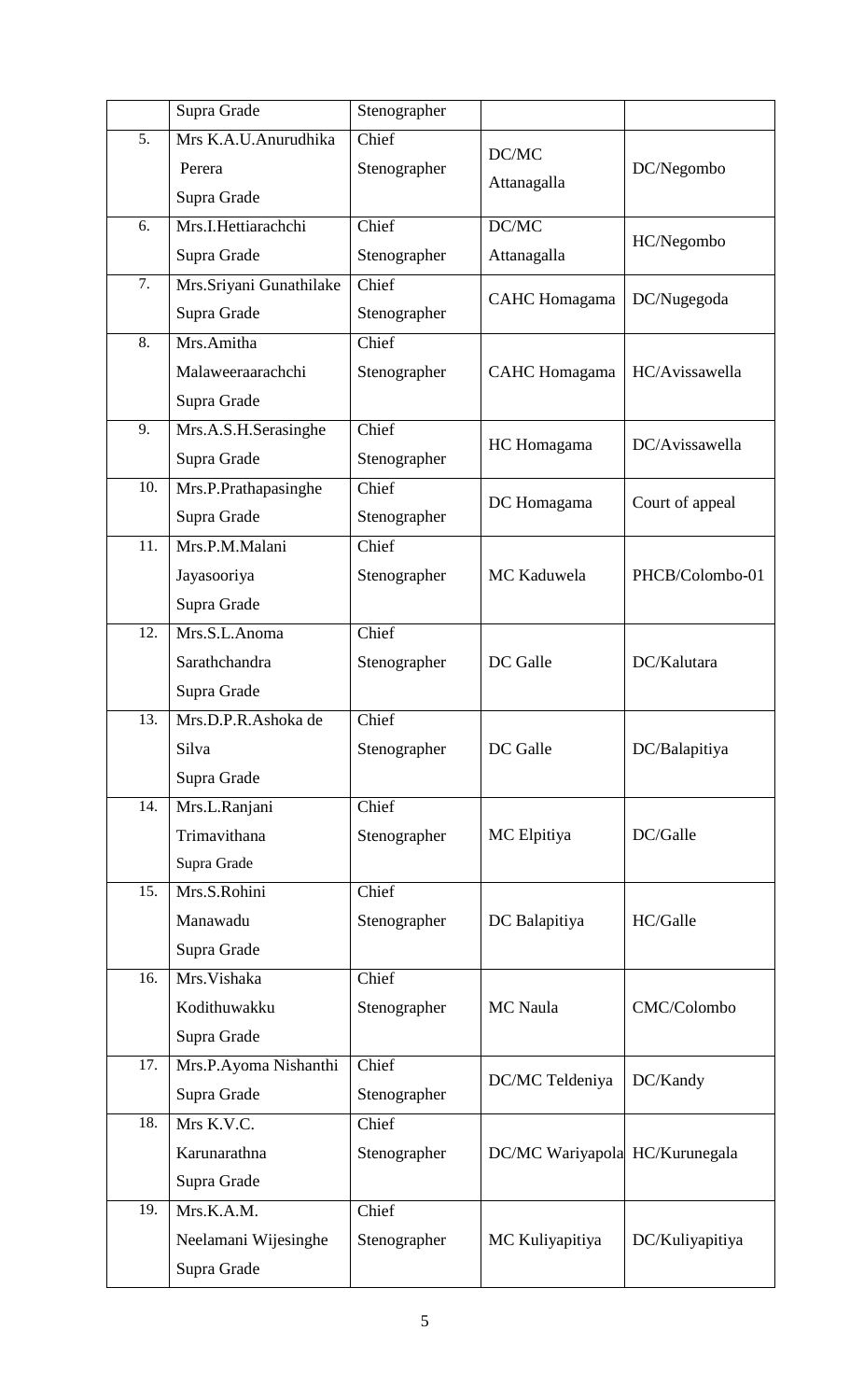| 20. | Mrs.M.Siyamala<br>Supra Grade                | Chief<br>Stenographer | MC Sammanthurai        | HC/Kalmunai   |
|-----|----------------------------------------------|-----------------------|------------------------|---------------|
| 21. | Mrs.A.Gunawathi<br>Johnpillei<br>Supra Grade | Chief<br>Stenographer | <b>CAHC</b> Batticaloa | DC/Batticaloa |
| 22. | Mrs.L.Maryn Apphons<br>Supra Grade           | Chief<br>Stenographer | DC/MC<br>Kilinochchi   | HC/Jaffna     |

## **Supra Grade Court Typist in the Court Management Assistants' Service**

| N <sub>0</sub> | Name & Grade                                             | Post                | <b>Present Station</b> | <b>Posted Stations</b> |
|----------------|----------------------------------------------------------|---------------------|------------------------|------------------------|
| 1.             | Mrs.T.K.Ajantha<br>Damyanthi<br>(English)<br>Supra Grade | <b>Chief Typist</b> | <b>CAHC Colombo</b>    | Com.HC Colombo         |
| 2.             | Mrs.S.W.D.R.Jayasinghe<br>Supra Grade                    | <b>Chief Typist</b> | Juv.MC<br>Battaramulla | HC/Colombo             |
| 3.             | Mrs.C.M.W.Pushpakanthi<br>Thennakoon<br>Supra Grade      | <b>Chief Typist</b> | MC Mahara              | DC/Gampaha             |
| 4.             | Mrs.P.D.Nanda Indumathi<br>Supra Grade                   | <b>Chief Typist</b> | MC Negombo             | HC/Negombo             |
| 5.             | Mrs.P.L.Shymali de Silva<br>Supra Grade                  | <b>Chief Typist</b> | HC Balapitiya          | DC/Galle               |
| 6.             | Mrs.K.H.V.J.<br>Nilmini Kumari<br>Supra Grade            | <b>Chief Typist</b> | <b>CAHC</b> Galle      | DC/Matara              |
| 7.             | Mrs.M.R.Sandya Kumari<br>Supra Grade                     | <b>Chief Typist</b> | <b>CAHC Kandy</b>      | DC/Kegalle             |
| 8.             | Mrs.B.M.Shanthi Vijitha<br>Balasooriya<br>Supra Grade    | <b>Chief Typist</b> | DC/MC Teldeniya        | MC/Kandy               |
| 9.             | Mrs.I.S.Priyandani<br>Manaweera<br>Supra Grade           | Chief Typist        | DC/MC Gampola          | HC/Kegalle             |
| 10.            | Mrs.K.V.Malani<br>Kusumalatha<br>Supra Grade             | <b>Chief Typist</b> | HC Ratnapura           | HC/Avissawella         |
| 11.            | Mrs.Ramyamala<br>Sooriyaarachchi<br>Supra Grade          | <b>Chief Typist</b> | DC Ratnapura           | DC/Colombo             |
| 12.            | Mrs.W.P.G.Chandani<br>Gunasekara                         | <b>Chief Typist</b> | MC Embilipitiya        | HC/Ratnapura           |